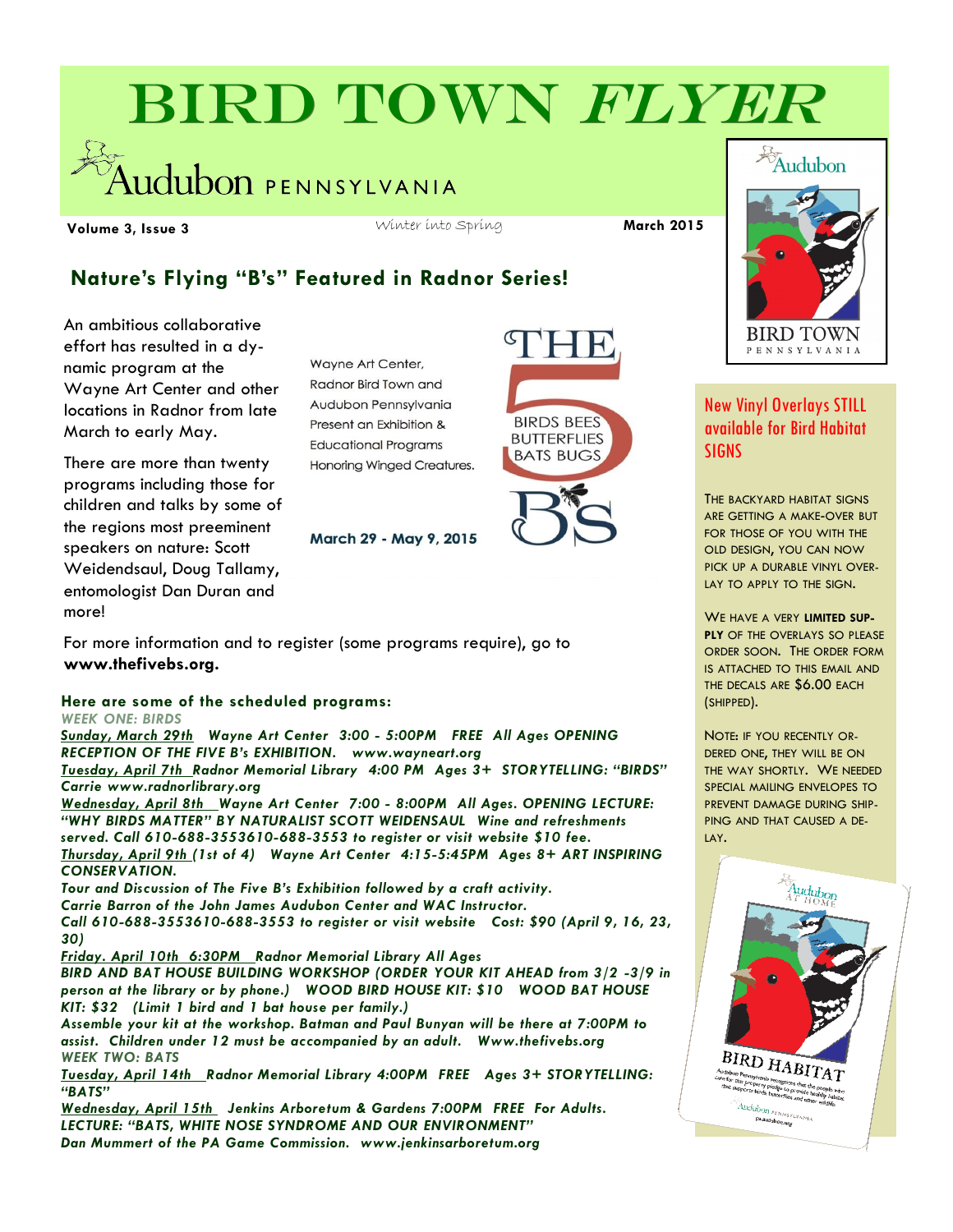#### A U D U B O N P E N N S Y L V A N I A / B I R D T O W N / A U D U B O N A T H O M E

### **Chickadees in Winter** by Edie Parnum

On cold winter days, watching perky Carolina Chickadees lifts my spirits. Nasty wind, snow, and ice do not deter them. At the window of my warm kitchen with its well-stocked pantry, I wonder how they survive the frigid weather. Weighing only as much as four pennies, they are the smallest birds that visit my feeders. They must be vulnerable to starvation and hypothermia. (Do they? Find out at **www.backyardsfornature.org** )



**Audubon At Home John James Audubon Center at Mill Grove 1201 Pawlings Rd. Audubon PA 19403 ssaffier@audubon.org** 

## *Gulf Spill hero to appear in our area!*

Olivia Bouler, who's youthful perspective became synonymous with environmental awareness and fund raising for the Gulf of Mexico spill in 2010, will be in the **Lehigh Valley** on May 15 and 16 talking to kids. Her artwork will be on display at the Nurture Nature Center (Easton) from April to June. The Delaware Valley Green Building Council is seeking sponsorship of the exhibit and visit. Please contact Marie North for more info at **mnorcsba@ptd.net**.

#### **Pennsylvania Counts!**

**The results are in and Pennsylvania came in SECOND place for the most checklists submitted in the Great Backyard Bird Count in 2015 behind California by about 1,500 checklists! Thank you for contrib-**

**uting and let's top Cali next year!!**



#### **Abington Becomes Bird Town!!**

With an effort lead by Leigh Altadonna of the Wyncote Audubon Society with help from Greta Brunschwyler of Briar Bush and Jennifer Sherwood of the township's EAC, the Board of Commissioners adopted Bird Town on March 12th. This was preceded by a presentation from members of the Abington High School Earth Serve Club who explained the value of Bird Town at an earlier meeting of the Public Affairs committee. Lexi Lee-Ittah and Rachel Rawdin received a round of applause after their March 4th presentation.



The French, Hay, and Pickering Creeks in Chester and Berks Counties are among the most pristine tributaries in the Schuylkill River Watershed. You can join the effort to keep them beautiful as a Schuylkill Water Steward!

As a Schuylkill Water Steward volunteer, you will participate in five fun and engaging training sessions through which you will learn about the science of healthy watersheds, threats to our local streams, water sampling techniques, and more. Training begins 4/11/15 and continues through 6/6/15. Following your training, you'll get to work protecting area streams by:

. Monitoring water quality

Natural Lands Trust land for life

· Observing aquatic wildlife and their habitats

• Keeping an eye on stormwater

· Planting and managing streamside buffers

Visit schuylkillwaterstewards.org to learn more and apply. Applications due by 3/31/15.

Major funding is provided through the William Penn Foundation's multi-state initiative to prote and restore the Delaware River Watershed which includes the Schuylkill Watershed.



**French & Pickerin**